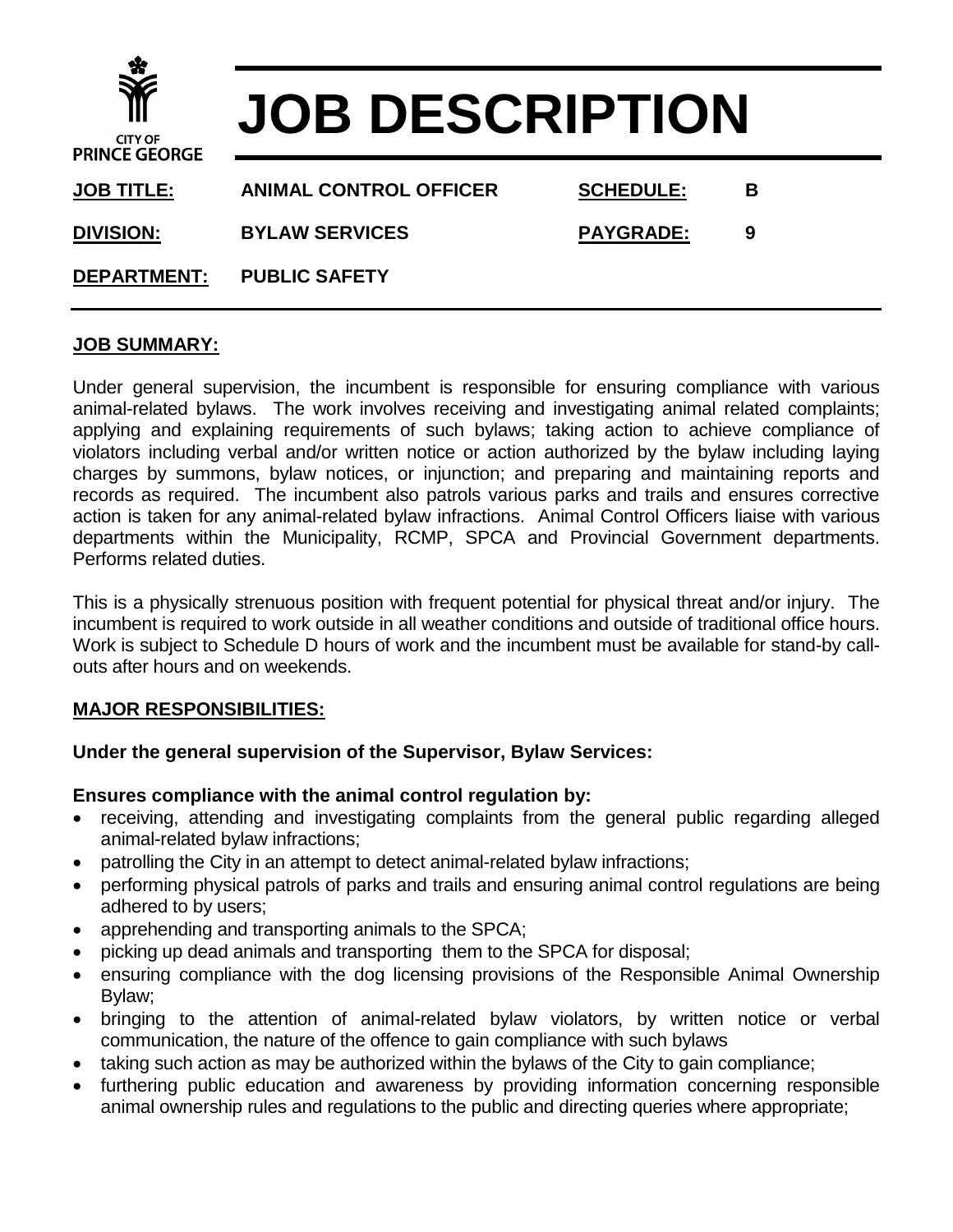- initiating and preparing the necessary court documents and files for prosecutions of animalrelated bylaw infractions;
- prepare and properly serve Bylaw Offence Notices, Subpoena to Witnesses and Summonses to Court;
- preparing, researching, laying charges and giving evidence in court and adjudication hearings related to the Responsible Animal Ownership, Noise, and Zoning Bylaws;
- receiving and handling general inquiries regarding animal-control bylaws;
- interpreting and explaining such bylaws and regulations to concerned parties;
- liaising with the RCMP and other departments within the City, as well as provincial government departments, regarding the enforcement of responsible animal ownership regulations within their jurisdiction:
- performing related duties as required.

# **QUALIFICATIONS:**

**Education:** High school graduation. Completion of the Bylaw Enforcement and Investigative Skills Certificate Program, Level 1, through the Justice Institute of BC is considered an asset. The incumbent is expected to complete the Animal Control Basic Training On-Line Certificate Program from Langara College within one year of hire.

**Experience:** A minimum of one-year of experience in a regulatory environment and demonstrated experience in investigative and enforcement work. Experience handling and apprehending potentially aggressive and/or dangerous animals would be an asset.

**Knowledge and Skills:** Ability to handle and apprehend aggressive, wild or injured animals with a minimum of personal risk. Reasonable knowledge of the principles, methods and equipment used in the care and handling of injured, aggressive and stray animals. Considerable knowledge of appropriate bylaws, legislation and regulations. Considerable tact, diplomacy and persuasive ability in dealing with the general public. Ability to display mature and sound judgment in deciding appropriate course of action, often in difficult situations. Ability to effectively and rationally deal with verbally abusive or hostile individuals. Ability to establish and maintain cooperative working relationships with other City employees and members of the RCMP and the SPCA. Ability to exercise a high degree of tact and sound judgment when dealing with other City employees and representatives of regulatory agencies. Ability to communicate effectively, in the English language, both orally and in writing. Ability to comprehend and follow verbal instructions and establish written operational policies and procedures. Ability to work within a proactive team environment. Exceptional ability to self motivate and to function with minimum direction and supervision. Strong time management and organizational skills. Must have good health and sufficient stamina to perform required duties. Knowledge of City streets and areas desirable. Computer skills in a Windows-based environment. Knowledge of WorkSafe BC regulations, occupational hazards and safe work procedures as it relates to the position, including but not limited to: bullying and harassment, working alone and other significant hazards.

Valid BC Driver's License: Yes. Valid BC driver's license, full privilege Class 5. Vehicle Usage: Yes. City owned vehicle. Clean Driver's Abstract. Police Information Check: Yes. As a condition of employment, must be able to obtain and maintain a clear Police Information Check for offenses related to the position.